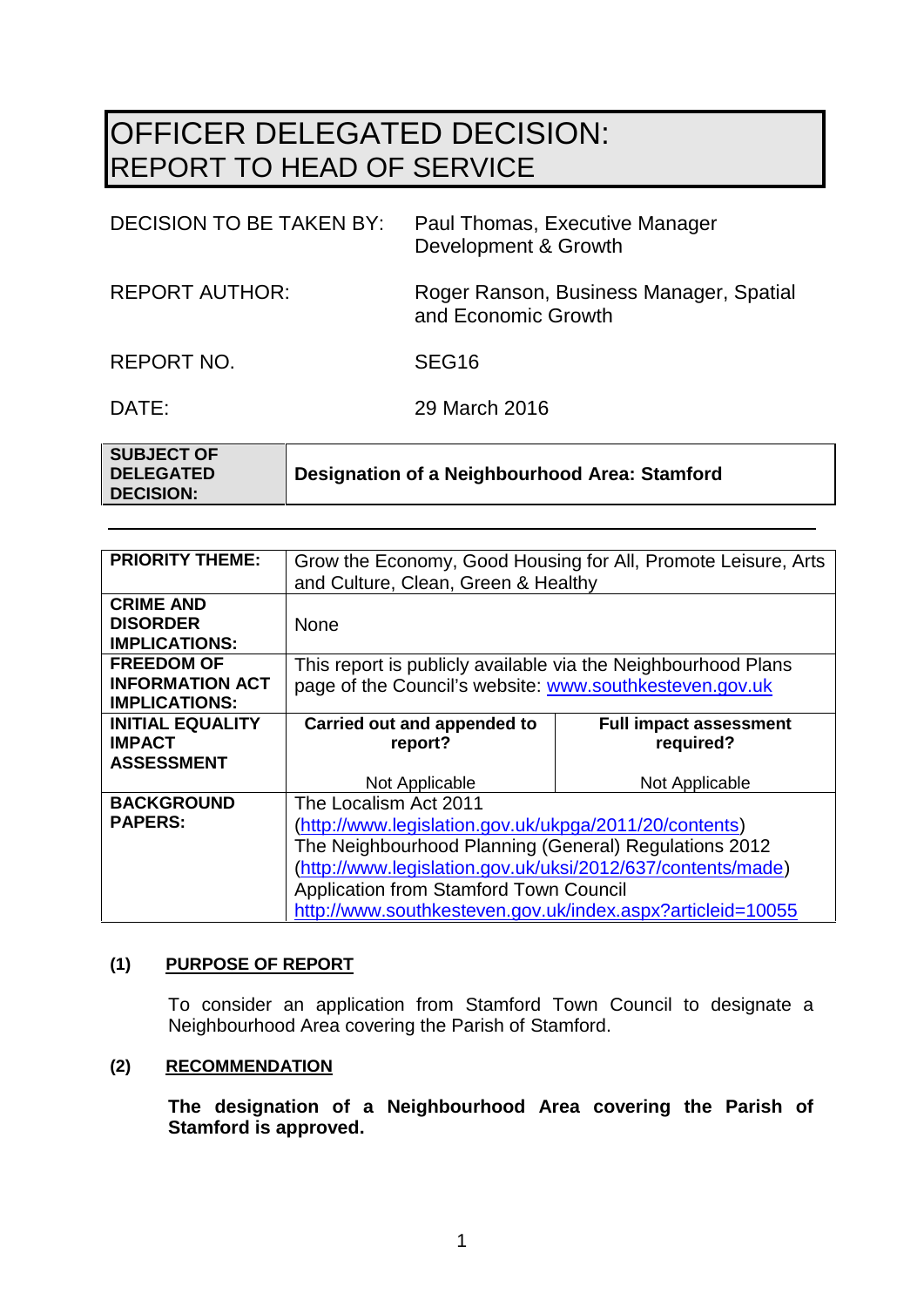#### **(3) REASONS FOR RECOMMENDATION(S)**

- 3.1 The Localism Act 2011 (the Act) introduced neighbourhood planning as a new way for communities to help shape future development in their area. One of the types of Neighbourhood Planning that has been introduced is Neighbourhood Development Plans (NDP), which set out policies for the development and use of land in a particular area. If a NDP has successfully passed all stages of preparation including an examination and referendum the LPA must adopt it as part of the Development Plan for their area.
- 3.2 The Act and the Neighbourhood Planning (General) Regulations 2012 (the Regulations) set out specific requirements to be met as part of the preparation of a Neighbourhood Plan and confer specific functions on local planning authorities (LPA) in respect of certain decisions to be taken.
- 3.3 One of these decisions relates to the determination of applications to designate a Neighbourhood Area. The designation of a Neighbourhood Area is the first formal step for Parish or Town Councils wishing to undertake neighbourhood planning in their area.
- 3.4 An application to designate a Neighbourhood Area covering Stamford Town has been received from the Town Council as they intend to prepare a NDP. In determining an application to designate a Neighbourhood Area, LPAs must have regard to the following matters as set out in the Act:
	- 1. Is the organisation making the application a relevant body (as prescribed by the Act this must be a Town Council or, in unparished areas, a designated Neighbourhood Forum)?
	- 2. Is the area identified for designation as a neighbourhood area considered appropriate (where the applicant is a Town Council, the area identified could include the whole or any part of the Parish)?
	- 3. Would the area more appropriately be designated a business area i.e. the area is wholly or predominately in business use?
	- 4. Does the area overlap with another designated area?
	- 5. Comments received during the public consultation.
- 3.5 The application received from Stamford Town Council has been considered against the above matters:
	- 1. As a Town Council, Stamford Town Council qualifies as a relevant body to make an application.
	- 2. The area proposed to be designated consists of the whole of the Parish. . In their application, the Town Council state that they consider this to be an appropriate area to be designated as it is the area for which the Town Council has responsibility. It is considered that this is an appropriate Area as any policy would manage development occurring within Stamford.
	- 3. The area proposed for designation cannot be described as being wholly or predominately in business use and, therefore, it would be inappropriate to designate the area as a business area.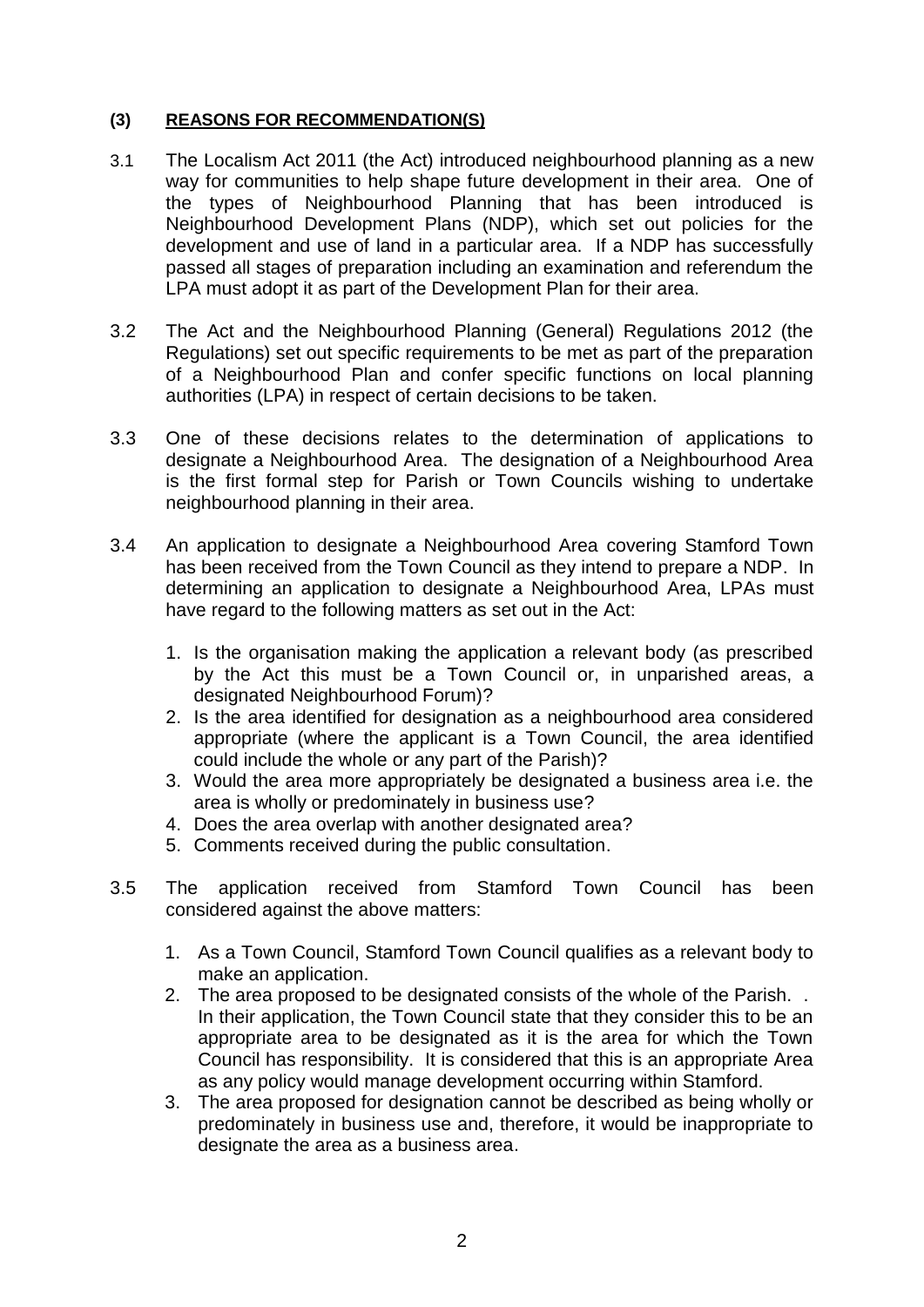- 4. There are no other currently designated areas in South Kesteven for any overlap of designated areas to occur.
- 5. This application was advertised in accordance with the Regulations for a period of four weeks and the following responses were received:
	- MOD have no statutory safeguarding concerns
	- Gladmans no specific comments to make on the application for designation, however, comments have been provided as this is the first formal stage in the production of a neighbourhood plan. They would also highlight some points which they believe the emerging Neighbourhood Plan should take account of. These points cover:
		- 1. The presumption of sustainable development
		- 2. The relationship between the Neighbourhood Plans and the Strategic Guidance in the Local Plan
		- 3. The basic conditions
		- 4. Strategic Environmental Assessment
	- Ryhall Parish Council the Parish are not able to make any comments at the present time on boundary areas. Due to the complexity of the boundaries to the north of Stamford, it is intended to hold a meeting in late April to discuss the implications of the Stamford Neighbourhood Plan in greater depth.

These comments have been noted and have not indicated that any boundary changes should be made prior to the determination of this application. A copy of the comments will be provided to the Parish Council so they can consider them in the production of their Neighbourhood Plan.

- 3.6 The Portfolio Holder (Growth) and Ward Members have been consulted on the application in accordance with the agreed scheme of delegation. The Portfolio Holder has not responses. Of the 8 Ward Members consulted, one response has been received from Councillor Terl Bryant. This response questioned who one of the 'Gladmans' were and whether there had been any response from Burghley Estate. These questions were responded in an email on 29 March. The Councillor further commented that a cost / benefit exercise would be useful and that Stamford should be protected but unfortunately this protection sometimes has to be against itself. These comments have been noted but do not indicate that any changes should be made to the Area boundary prior to the determination of this Application. A copy of the comments will also be forwarded to the Parish for consideration in the production of their Neighbourhood Plan.
- 3.7 An application to designate a Neighbourhood Area can be refused if the criteria set out in the Act are not met. It is considered that, considering the application against the criteria, there is no apparent reason to justify the application being refused.
- 3.8 The costs associated with the designation process have been met from this year's planning policy budget and will be reclaimed from the grant funding currently available to local planning authorities from central Government for Neighbourhood Planning.